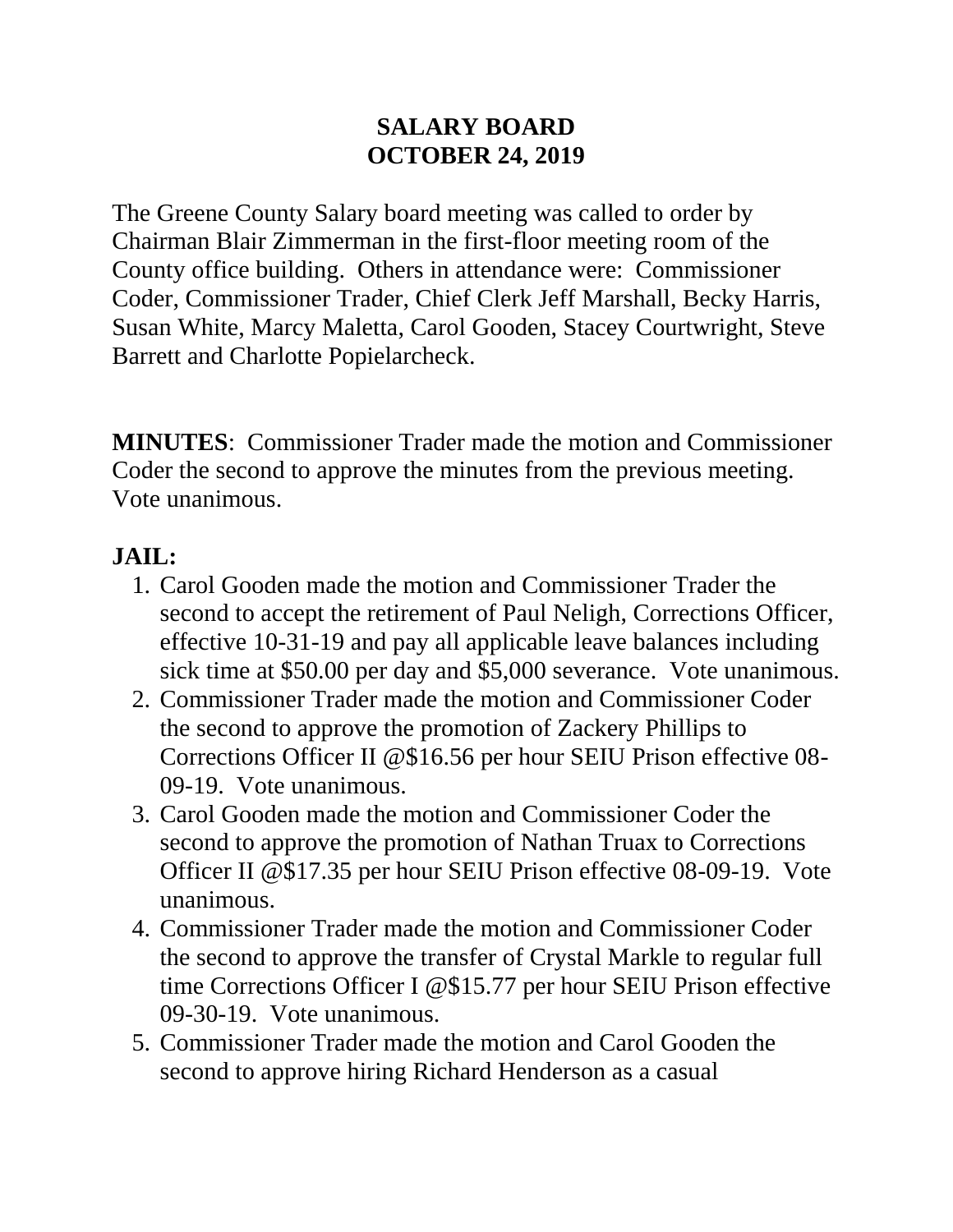Corrections Office @\$12.77 per hour effective 10-15-19. Vote unanimous.

# **EARLY INTERVENTION:**

1. Carol Gooden made the motion and Commissioner Trader the second to accept the resignation of Allicia Mairs, Caseworker, effective 09-30-19. Vote unanimous.

# **DRUG AND ALCOHOL:**

1. Commissioner Trader made the motion and Carol Gooden the second to approve the resignation of Melissa Kirk, Drug & Alcohol Director, effective 10-10-19. Vote unanimous.

# **CYS:**

- 1. Carol Gooden made the motion and Commissioner Trader the second to approve the temporary transfer of Jennifer Bilonick to regular full time Fiscal Assistant I @\$13.80 per hour SEIU PG 8 effective 10-07-19. Vote unanimous.
- 2. Commissioner Trader made the motion and Carol Gooden the second to approve the reclassification of Michelle Daff from probationary to regular status Caseworker I @\$20.08 per hour UMWA HS/CYS effective 09-14-19. Vote unanimous.
- 3. Commissioner Trader made the motion and Carol Gooden the second to approve the salary increase for Beth Booker, CYS Casework Supervisor, @\$44,449.86 per year effective 09-04-19 due to successful completion of one year in position. Vote unanimous.
- 4. Carol Gooden made the motion and Commissioner Coder the second to approve the salary increase for Sarah Braddock, CYS Casework Manager, @\$52,539.40 per year effective 08-06-19 due to successful completion of one year in position. Vote unanimous.
- 5. Commissioner Trader made the motion and Commissioner Coder the second to approve the salary increase for Jessica Sphar, CYS Deputy Administrator, @\$53,988.48 per year effective 06-05-19 through 06-30-19 and @\$55,214.02 effective 07-01-19 after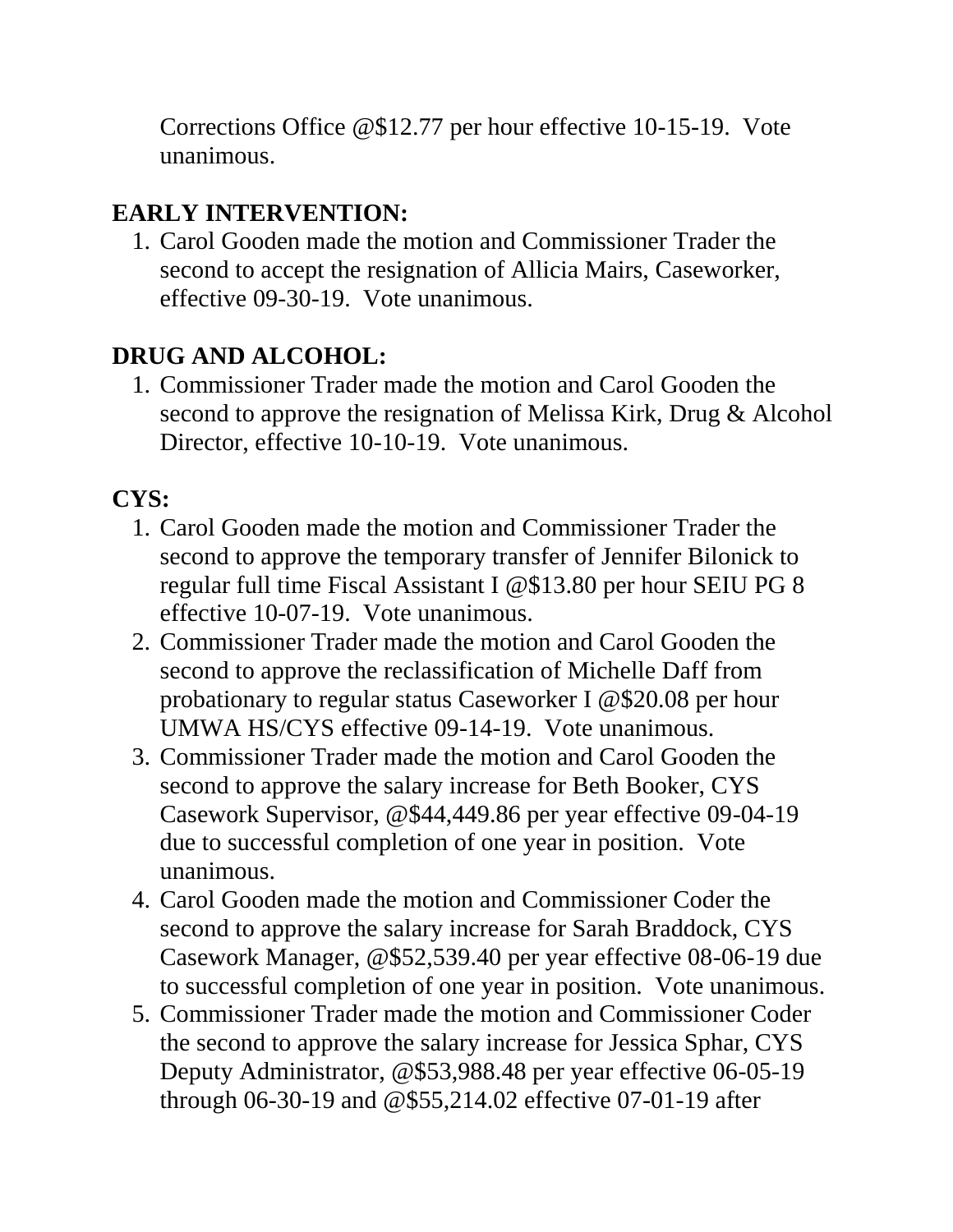applying non-union COLA due to successful completion of one year in position. Vote unanimous.

- 6. Carol Gooden made the motion and Commissioner Trader the second to approve hiring Christopher Erickson as a regular full time Caseworker I @\$18.80 per hour UMWA HS/CYS effective 10-21- 19. Vote unanimous.
- 7. Commissioner Trader made the motion and Carol Gooden the second to approve the promotion of Erick Rigby to regular full-time lead CYS Attorney @\$80,000 per year exempt effective 10-21-19. Vote unanimous.

#### **HUMAN SERVICES:**

1. Carol Gooden made the motion and Commissioner Trader the second to approve the reclassification of Zabryna Karens, Homeless Outreach Worker, to MG PG 5 @\$17.11 per hour effective 10-09- 19. Vote unanimous.

## **IDD:**

- 1. Commissioner Trader made the motion and Commissioner Coder the second to approve the transfer of Victoria Stewart to regular full time Caseworker I @\$20.73 per hour UMWA HS/CYS effective 10-04-19. Vote unanimous.
- 2. Commissioner Coder made the motion and Commissioner Trader the second to approve the retirement of Diane Krall, Caseworker, effective 11-01-19 and pay all applicable leave balances including sick time at \$50.00 per day and \$5,000 severance. Vote unanimous.

### **FAMILY CENTER:**

- 1. Commissioner Trader made the motion and Commissioner Coder the second to approve the reclassification of Lisa Milan to regular full time High Fidelity/Family Center Director @\$48,217.64 per year MG PG 11 exempt effective 10-01-19. Vote unanimous.
- 2. Commissioner Trader made the motion and Carol Gooden the second to approve the transfer of Toni Ferencak to regular full time